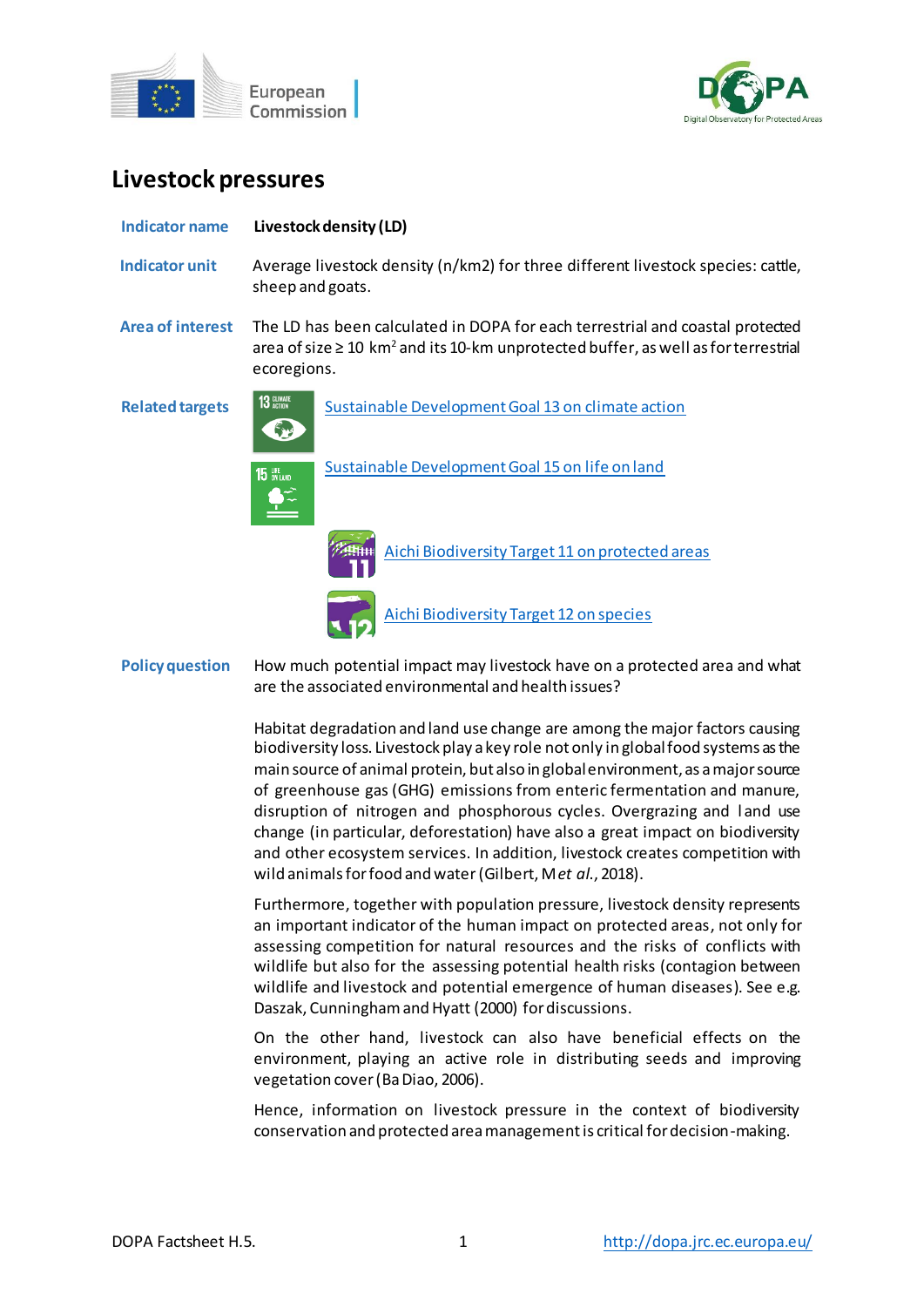#### **Use and interpretation** Information on livestock pressure in the context of biodiversity conservation and protected area management is critical for decision-making. Hence, livestock density (LD) in and around protected areas can used to assess competition for resources and health risks.

DOPA Explorer provides maps of LD and summary statistics of the LD distribution for main ruminant species (cattle, sheep and goats) at ecoregion level and for all protected areas with size over 10 km², as illustrated in Figure 1.  $\,$ 



MESETA DE SOMUNCURÁ

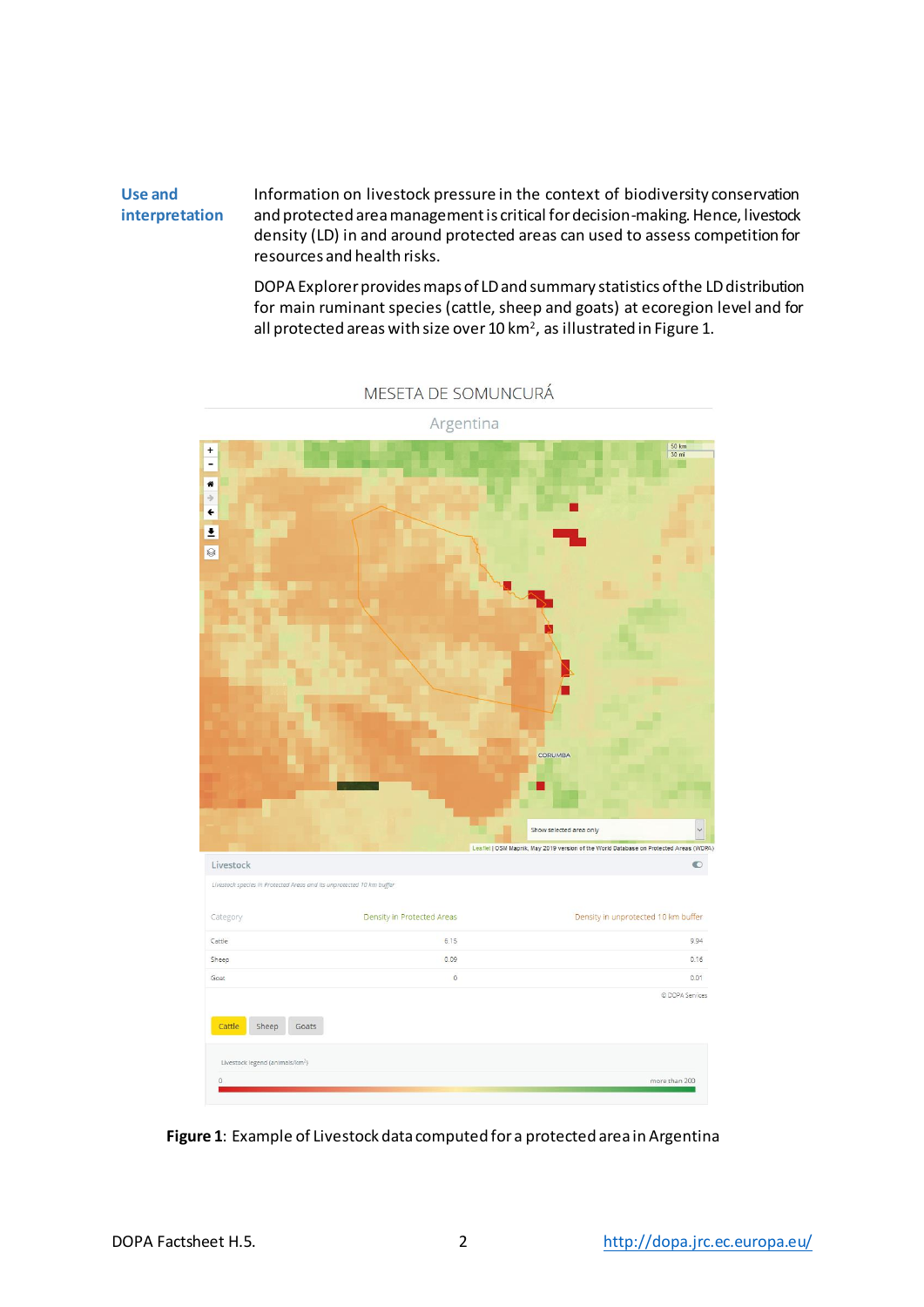**Key caveats** GLW3 datasets provide the number of animals per each grid cell and has a spatial resolution of approximately 10 x 10 km at the equator. Therefore, computing values for protected areas much smaller than the GLW3 resolution would give unreliable figures or no results at all. For that reason, original GLW3 layers have been converted into animal density values. Assuming an even distribution of livestock within the considered area, we can get more realistic estimates.

> A number of terrestrial and coastal protected areas could not be documented initially in terms of LD pressure, because of their size and/or shape which needs to be of at least half the area of one pixel. In such cases, no average animal density could be computed for the corresponding polygon. For those protected areas, the indicator was computed assigning to the centroid of the protected area the value of the overlaying pixel.

**Indicator status** The Gridded Livestock of the World, developed by FAO, is publicly available for download at <https://dataverse.harvard.edu/dataverse/glw>, and is described in detail i[n https://www.nature.com/articles/sdata2018227](https://www.nature.com/articles/sdata2018227)

# **Available data and resources**

**Data available** LD values are available on the DOPA Explorer website for each terrestrial ecoregion and each protected area of size  $\geq 10$  km<sup>2</sup> and its 10-km unprotected buffer. See [http://dopa-explorer.jrc.ec.europa.eu/dopa\\_explorer/](http://dopa-explorer.jrc.ec.europa.eu/dopa_explorer/).

- **Data updates** Planned with each update of DOPA.
- **Codes** Standard GIS operations applied to vector and raster data.

# **Methodology**

**Methodology** The Gridded Livestock of the World was generated starting from detailed livestock census statistics, mined from agricultural yearbooks or through direct contacts with ministries or statistical bureau. In compiling GIS data from subnational census counts priority is given to censuses that most closely match the reference year (2010 for GLW 3) and those with the highest level of spatial detail. This results in a global mosaic of data from different spatial resolutions and different years. From the global database, two versions of each species distribution are produced: 1) Dasymetric Weighting, where livestock numbers are disaggregated within census polygons according to weights established by statistical models using high-resolution spatial covariates. 2) Areal Weighting, where animal numbers are distributed homogeneously with equal densities within their census polygons (areal weighting) to provide spatial data layers free of any assumptions linking them to other spatial variables.

> For both modelling algorithms, a global mask of protected areas belonging to IUCN categories Ia and Ib (generated from the May 2019 version of WDPA) was applied to mask such areas as unsuitable as these are characterised by stringent conservation measures and tight regulation of human activity.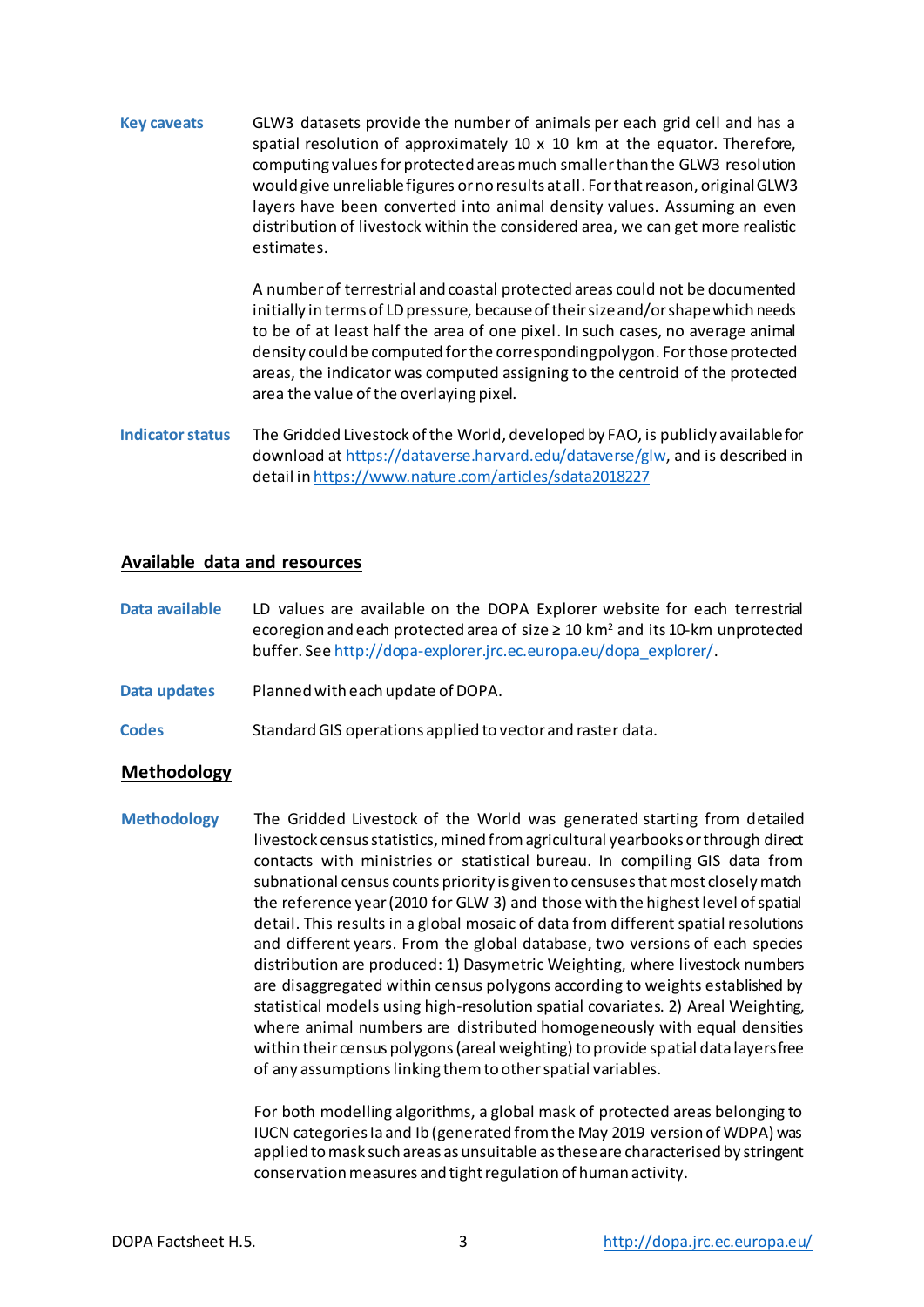The GLW3 map data generated with Dasymetric Weighting, with a spatial resolution of 0.083333 decimal degrees (approximately 10 km at the equator), were first converted into animaldensity values by dividing, for each species, the relevant raster layer for the Land and Water Area layer (surface area of land and water in square kilometres per pixel). Animal density layers were then overlaid with the boundaries of each terrestrial ecoregion, each terrestrial or coastal protected area of size  $\geq 10$  km<sup>2</sup> and its associated 10 km unprotected buffer zone to calculate, for each species, average animal density within the polygon. UNESCO Biosphere Reserves were discarded as well as protected areas with known areas but undefined boundaries. Only the part of the buffer around each protected area that does not overlap with other protected areas is considered; therefore, there might be cases of protected areas with no information in their buffer area, when such buffer area fully overlaps with other surrounding protected areas.

Average animal density for each species has been computed, with the same methodology, for each protected area and for each terrestrial ecoregion.

**Input datasets** The indicator uses the following input datasets:

#### Protected Areas

- WDPA of May 2019 (UNEP-WCMC & IUCN, 2019).
	- o Latest version available from[: www.protectedplanet.net](http://www.protectedplanet.net/)

## Terrestrial Ecoregions of the World

- TEOW (2001). Terrestrial ecoregions of the world (Olson *et al.*, 2001)
	- o Latest version available from: [https://www.worldwildlife.org/publications/terrestrial-ecoregions-of](https://www.worldwildlife.org/publications/terrestrial-ecoregions-of-the-world)[the-world](https://www.worldwildlife.org/publications/terrestrial-ecoregions-of-the-world)

## Livestock

- Gridded Livestock of the World (GLW3) (FAO, 2019)
	- o Latest version available from: [https://dataverse.harvard.edu/dataverse/glw\\_3](https://dataverse.harvard.edu/dataverse/glw_3)

**References** Ba Diao, M. (2006). Livestock production and conservation in and around protected areas: the Project for Integrated Ecosystem Management in Senegal Unasylva, 223, vol.57. <http://www.fao.org/3/A0532e/A0532e04.pdf>

> Daszak, P., Cunningham. A.A. and A.D. Hyatt (2000). Emerging infectious diseases of wildlife–threats to biodiversity and human health. *Science*. 2000; 287:443–449. <https://doi.org/10.1126/science.287.5452.443>

> Gilbert, M., Nicolas, G., Cinardi, G., Van Boeckel, T., Vanwambeke, S., Wint, G. R. W., Robinson, T. P. (2018). Global distribution data for cattle, buffaloes, horses, sheep, goats, pigs, chickens and ducks in 2010. Scientific Data volume 5, Article number: 180227 (2018).<https://doi.org/10.1038/sdata.2018.227>